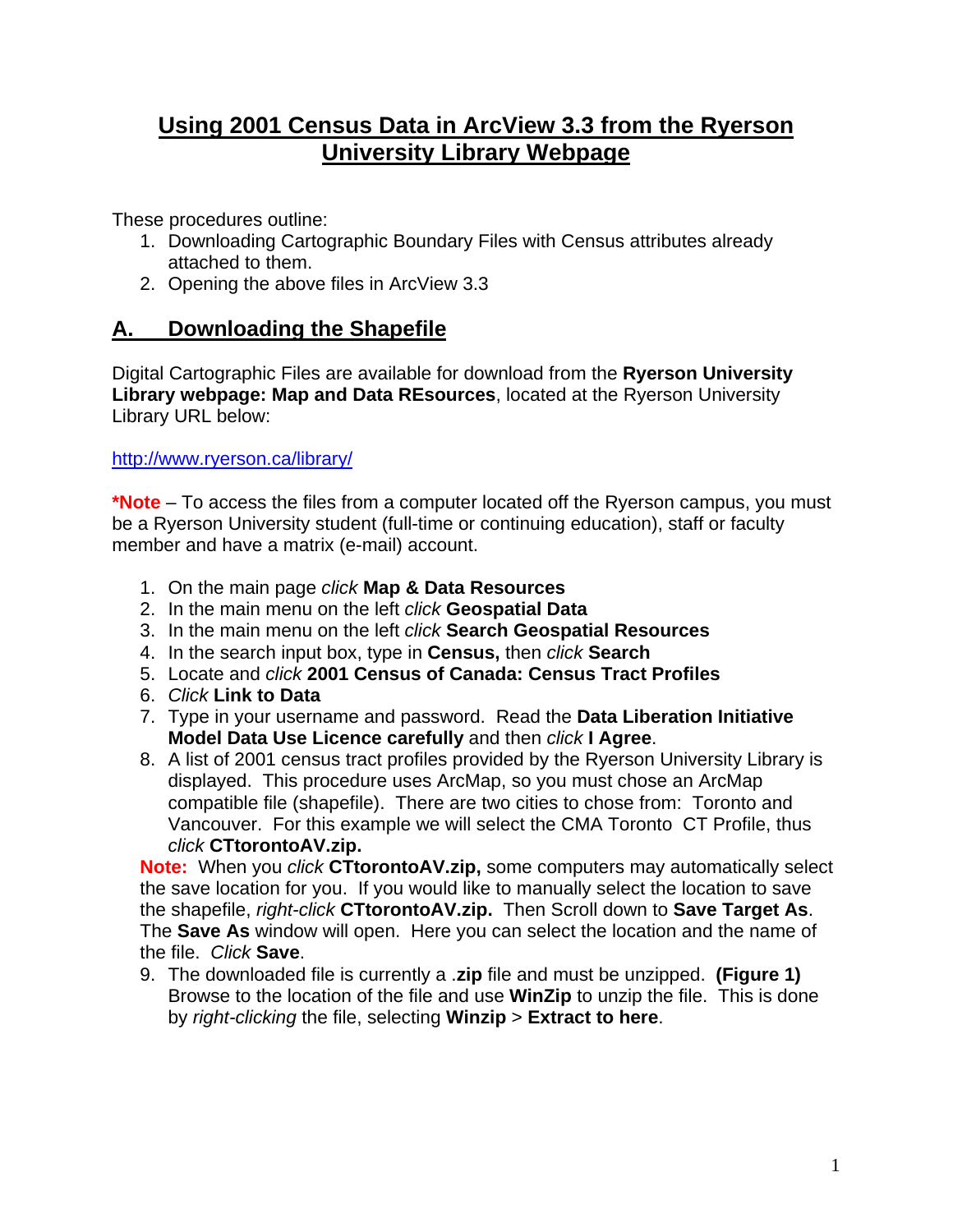

**(Figure 1)** 

## **B. Opening the Shapefile in ArcView 3.3**

1. *Double-Click* on the **ArcView GIS 3.3** icon or *select* **Start > Programs > ESRI > ArcView GIS 3.3 > ArcView GIS 3.3**.

2. In the **Welcome to ArcView GIS window** *click* **with a new View**, then *click* **OK**.

3. ArcView 3.3 should automatically prompt you to add data: "**Would you like to add data to the View now?"**, *click* **Yes**. If you are not prompted to add data, *click* the **Add** 

Theme button  $\boxed{\textbf{t}}$ 

4. In the **Add Theme window**, browse to the location that you saved your shapefile. You will notice that there are 12 shapefiles in this location. Rather than having all the census variables in one massive file, they have been divided into groups. Select the shapefile (group of variables that you wish to work with), then *Click* **OK**. (In this example we will select **01\_popn\_age\_sex.shp**) **Figure 2** 

| <b>Add Theme</b>                                                                     |                                                                              | $\vert x \vert$     |
|--------------------------------------------------------------------------------------|------------------------------------------------------------------------------|---------------------|
| Directory:<br>01_popn_age_sex.shp<br>02 language.shp                                 | c:\noels_\work\instructions(2005-2006)\mapping_the_data<br>c:۱<br>noels_work | <b>OK</b><br>Cancel |
| 03_mobility.shp<br>04 marital hhd dwlg.shp<br>05 immigration.shp<br>06 ethnicity.shp | instructions(2005-2006)<br>mapping the data                                  | G<br>Directories    |
| 07_educ_earn.shp<br>08 labour force activity she                                     |                                                                              | Libraries           |
| Data Source Types:<br>Feature Data Source                                            | Drives:<br>C.                                                                |                     |
|                                                                                      | (Figure 2)                                                                   |                     |